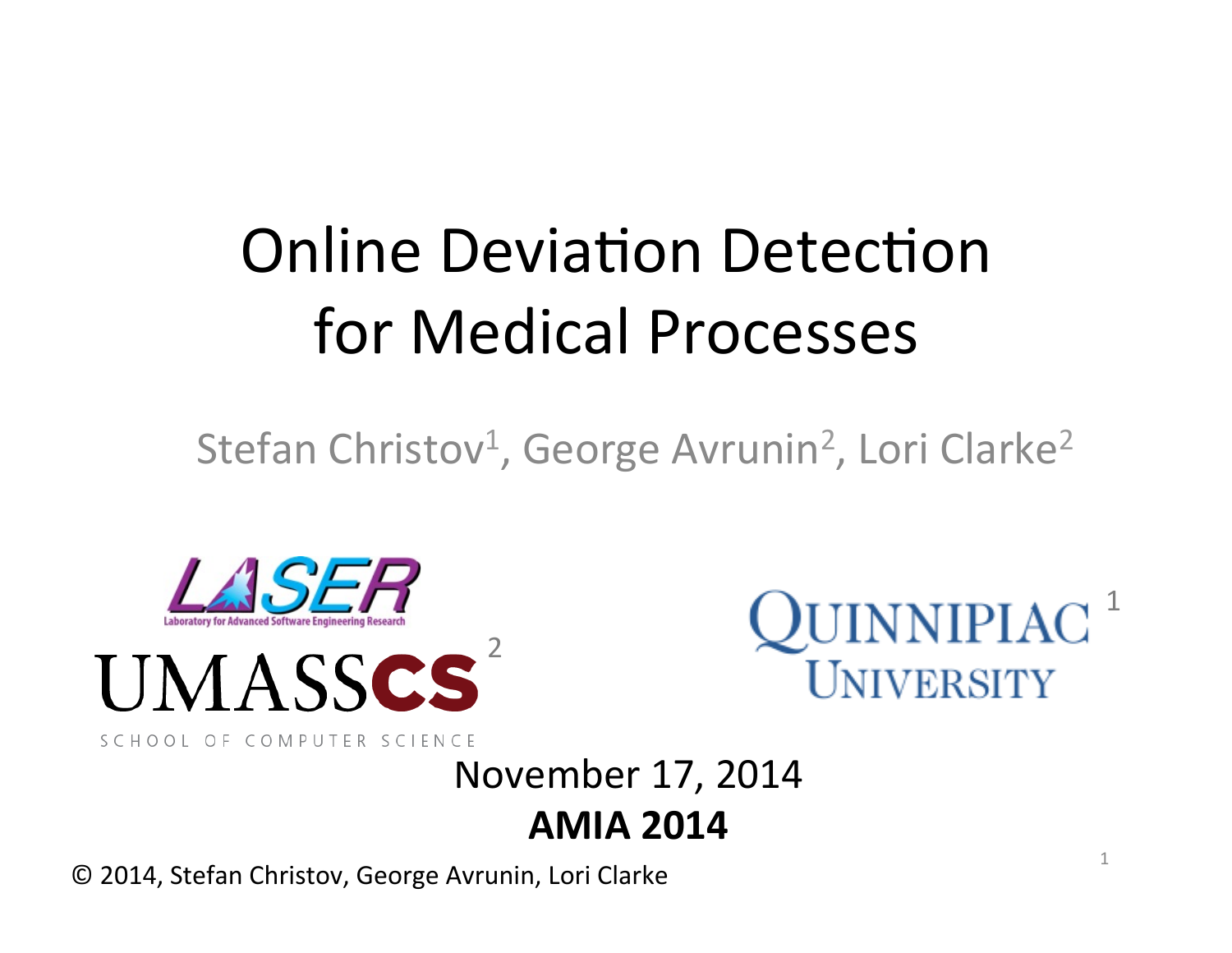### **Disclosure**

- No conflicts of interest
- Work supported by the National Science Foundation under awards IIS-1239334 and CMMI- 1234070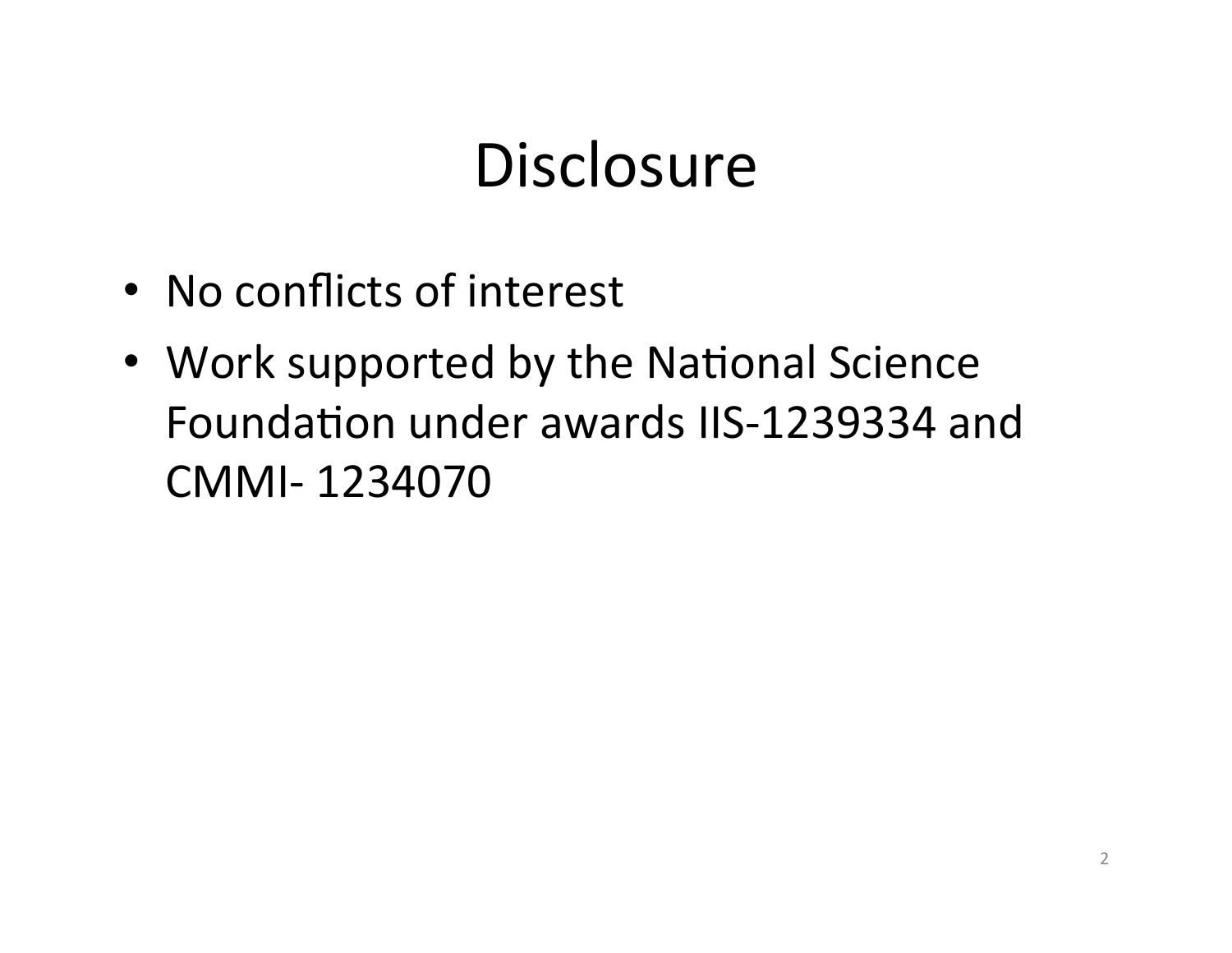## Human Errors Are a Major Concern in Medical Processes

1998 2009 2013 **COMPUTATIONAL JOURNAL** CHNOLOGY OF FOR **PATIENT FEFF CITIVE SAFETY HEALTH CARE** Editor in Chief Charles Denham, MD

It is estimated that between 98,000 and 400,000 people die each year in the U.S. due to preventable medical errors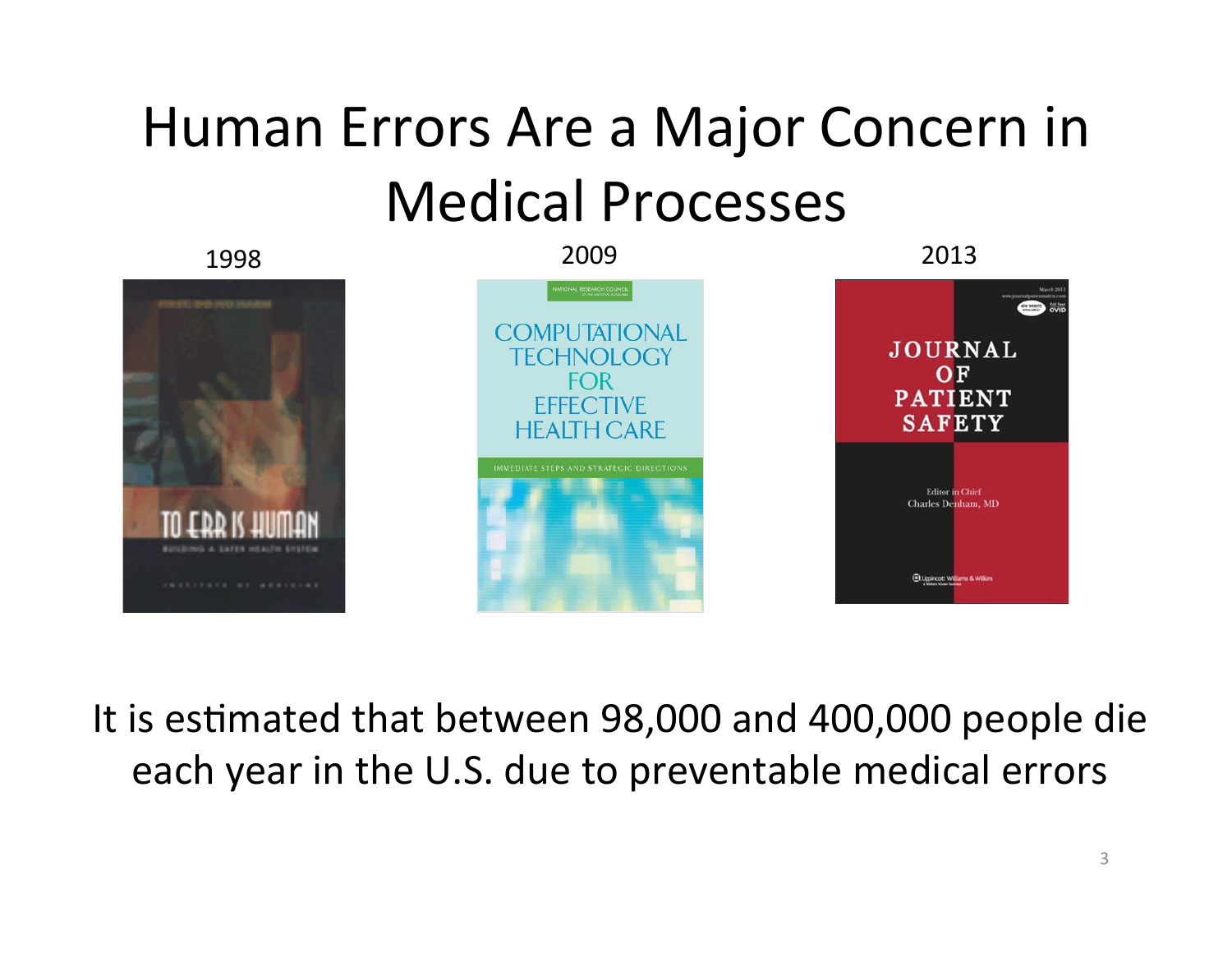## Deviation Detection to Catch Errors Before Harm Is Done



Approach targets *sequencing errors*—the use of a wrong sequence of steps Outside of scope for now:

- Performing the right step, but doing it poorly/incorrectly
- Real-time errors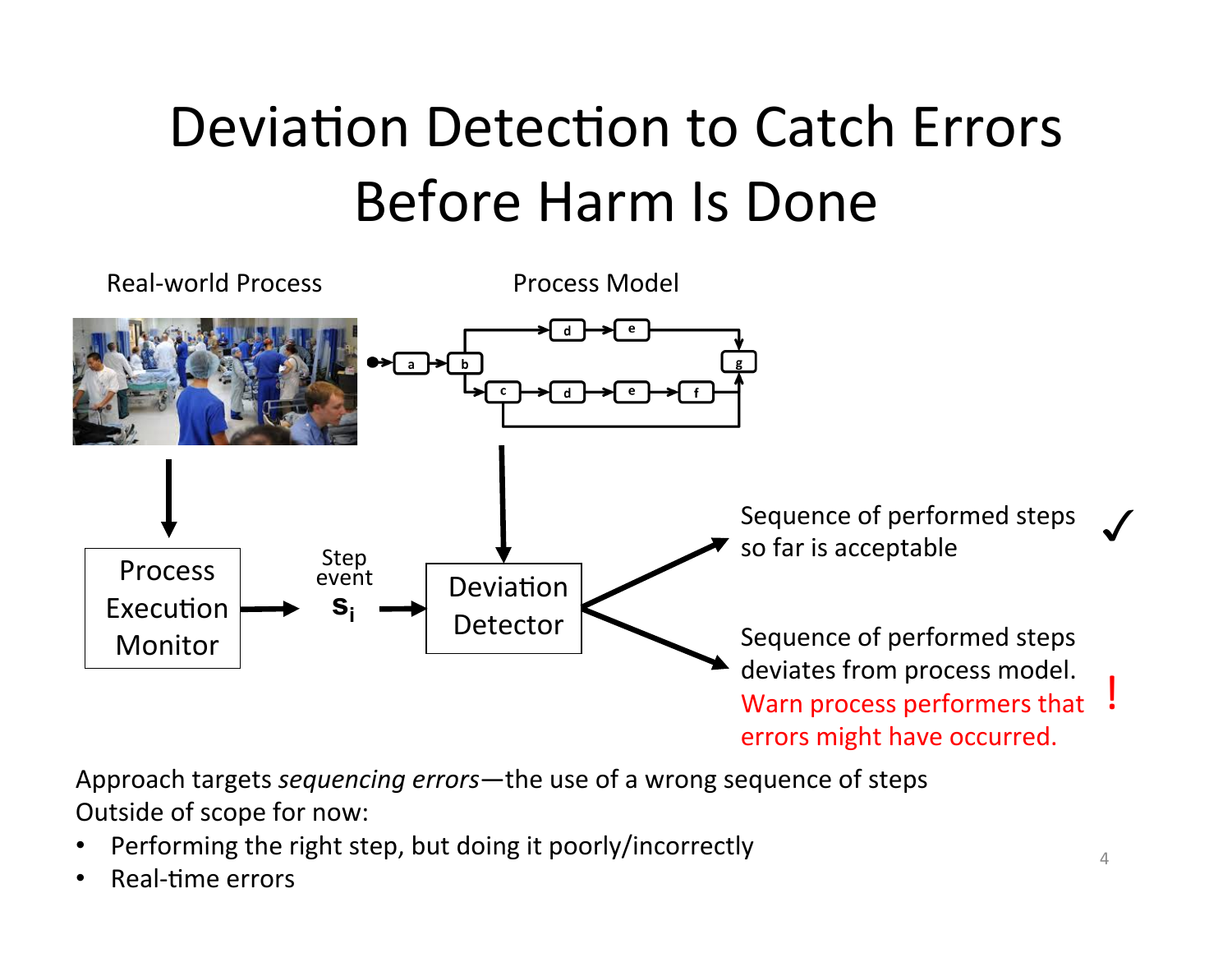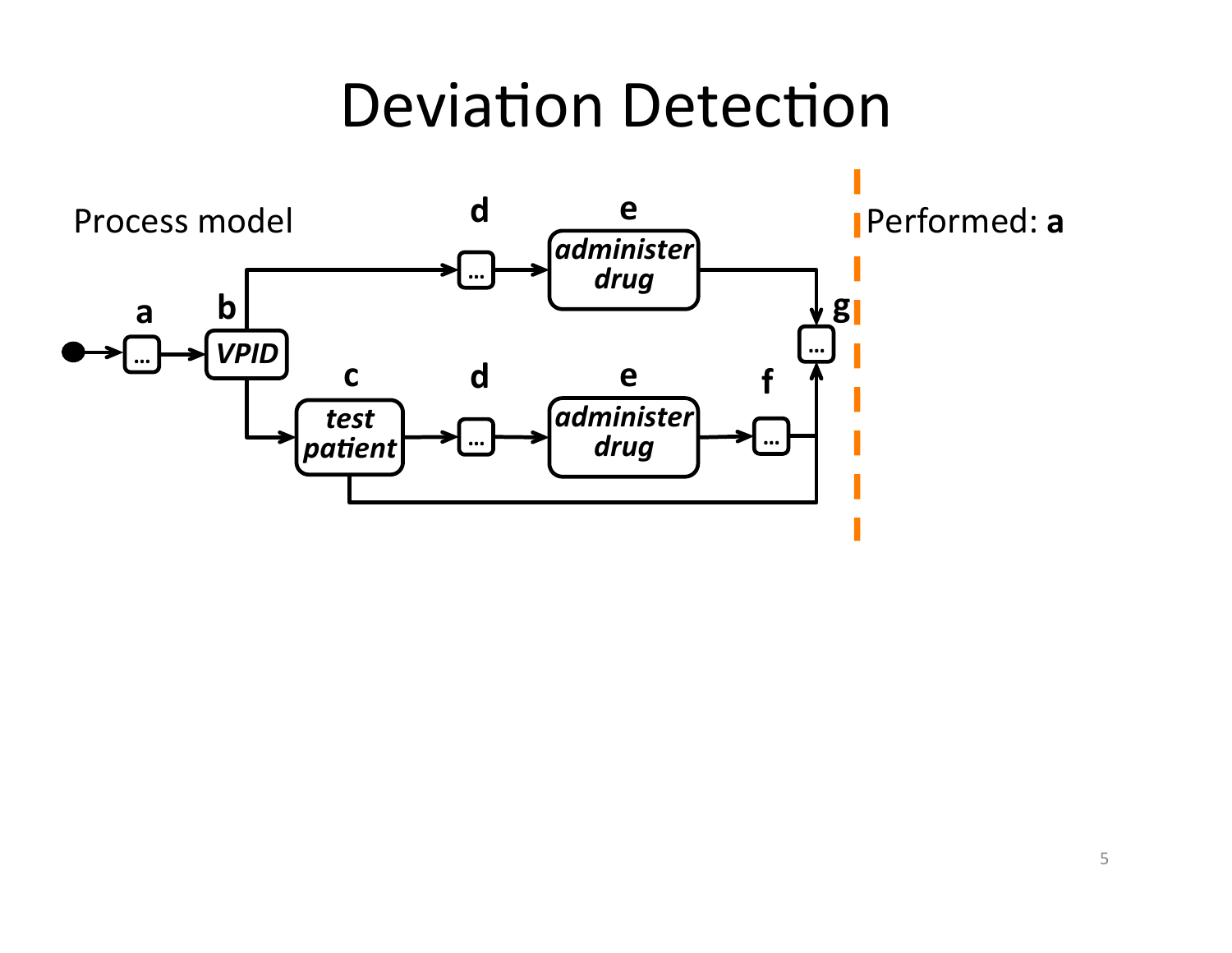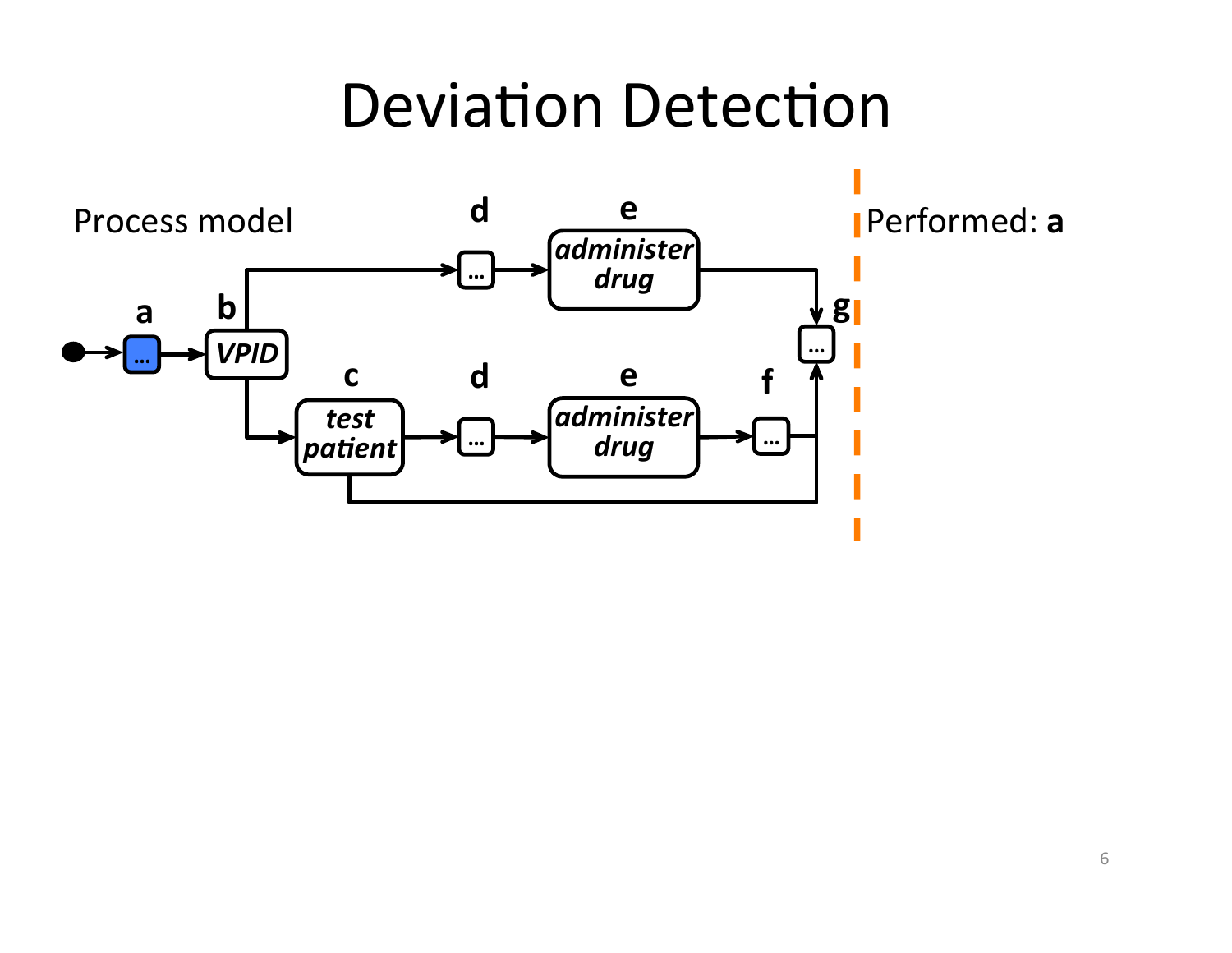**Deviation detected** 

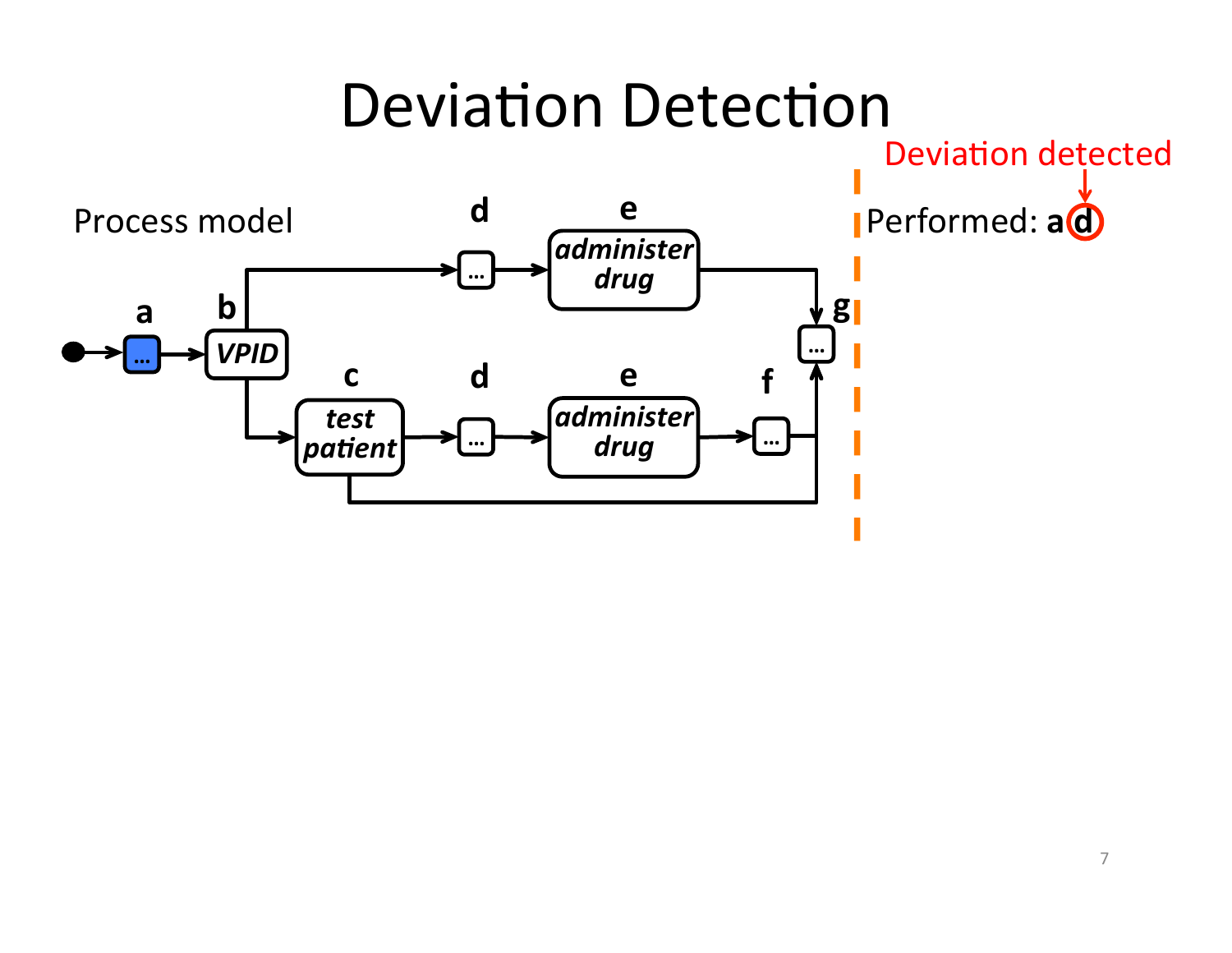

Error can be caught before harm is done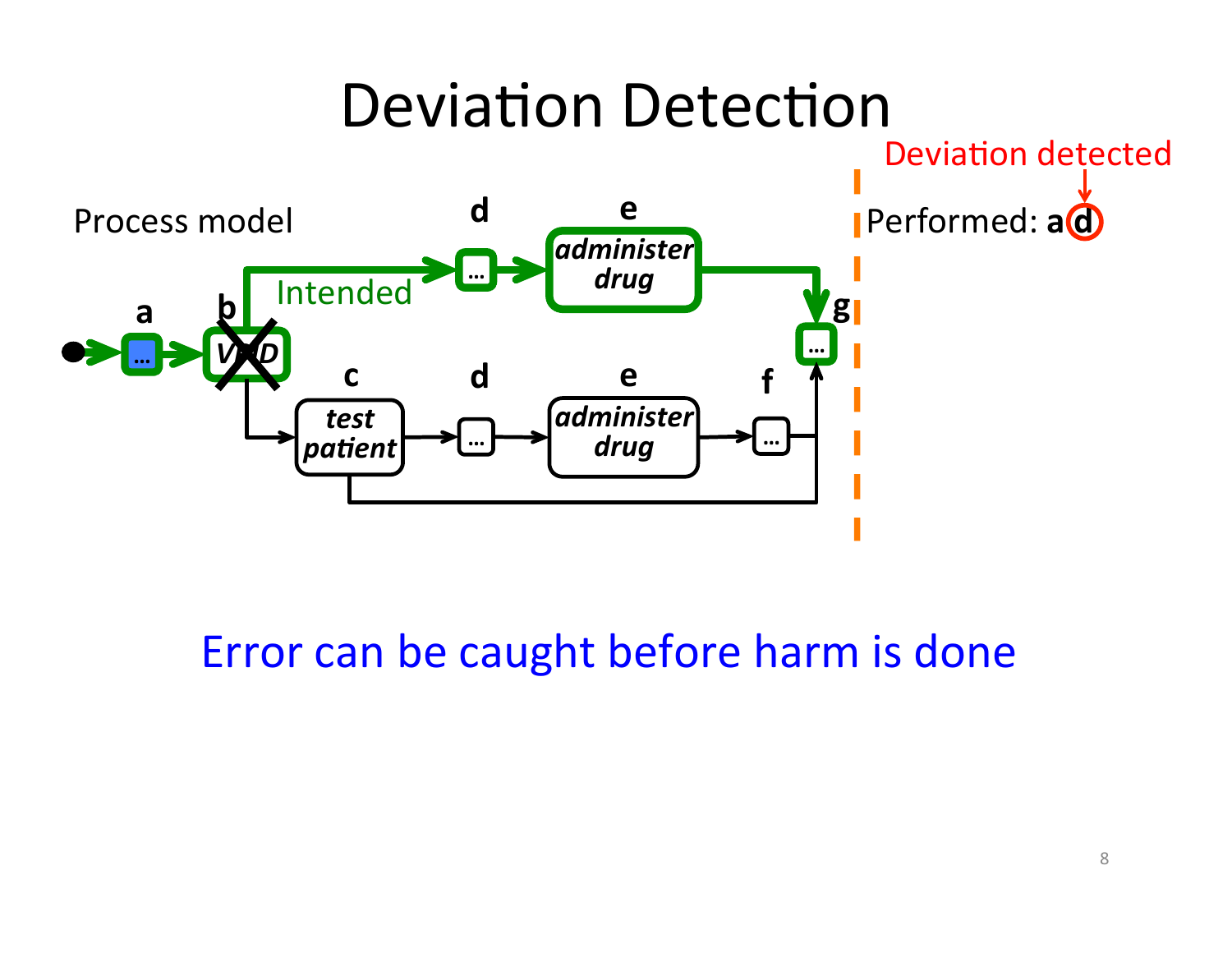

• Often do not know intent of process performers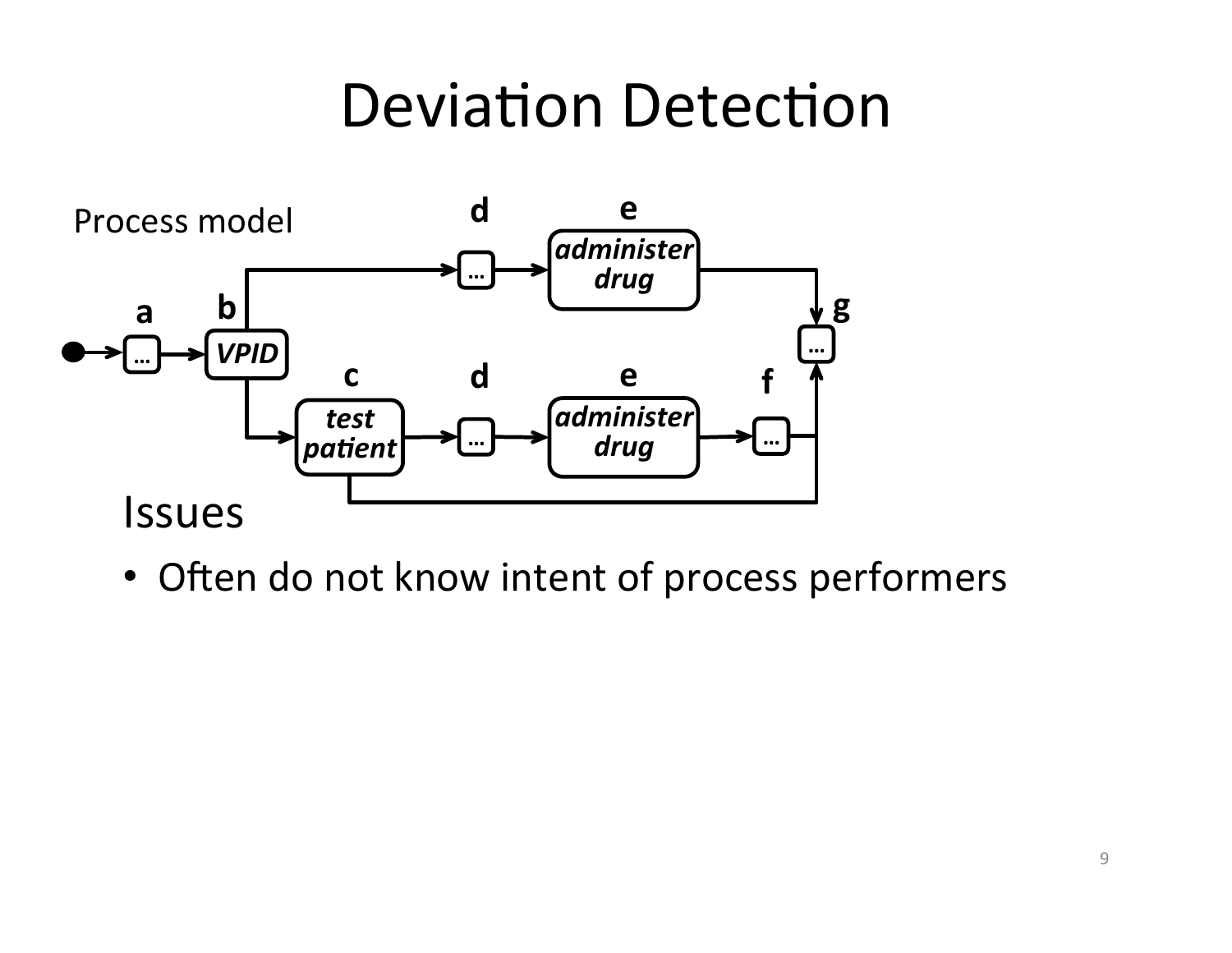

- Often do not know intent of process performers
- Errors might occur before the deviation is detected (delayed deviation detection)
- Harm could be done before deviation is even detected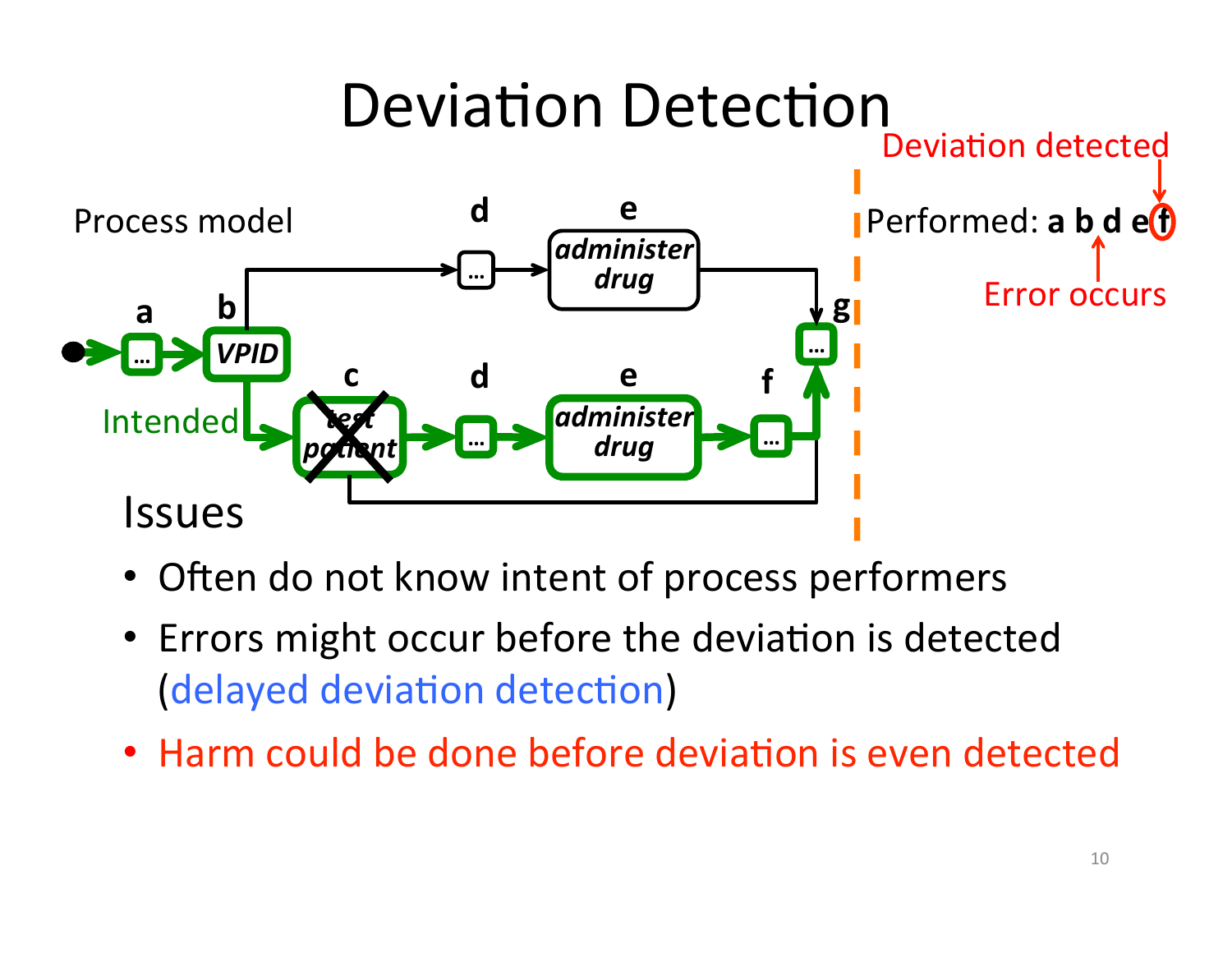### **Research Questions**

### • Characteristics of deviation detection delays

- How often do deviation detection delays occur?
- How long are deviation detection delays?
- $-$  How often do deviation detection delays result in harm?

### • Performance of deviation detection approach

- $-$  What is the running time?
- $-$  What is the memory usage?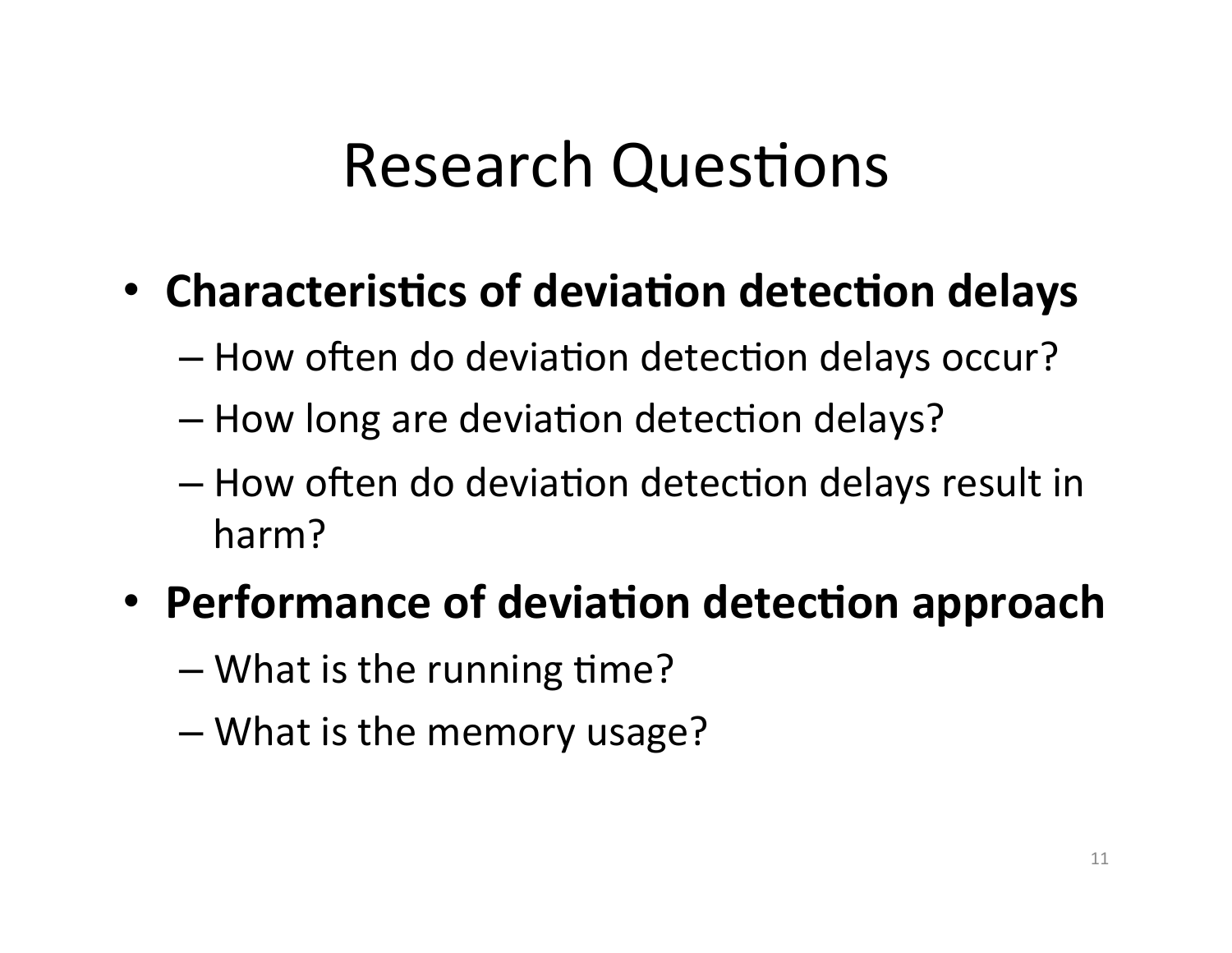## Applying the Deviation Detection Approach to Realistic Medical Scenarios

- **Used realis7c models of two medical processes** 
	- $-$  Chemotherapy preparation and administration
	- Blood transfusion

#### • Created process executions

- $-$  Domain experts proposed likely step sequences with errors based on their experience and medical literature
- $-$  Automatically generated step sequences with seeded errors using the process models
	- Seeded errors:
		- $-$  omission, insertion, substitution of a single step
		- omission of a subprocess
- **Identified sets of potentially harmful steps**
- Applied deviation detection approach to each sequence
	- $-$  Measured detection delay, harm, computation time and space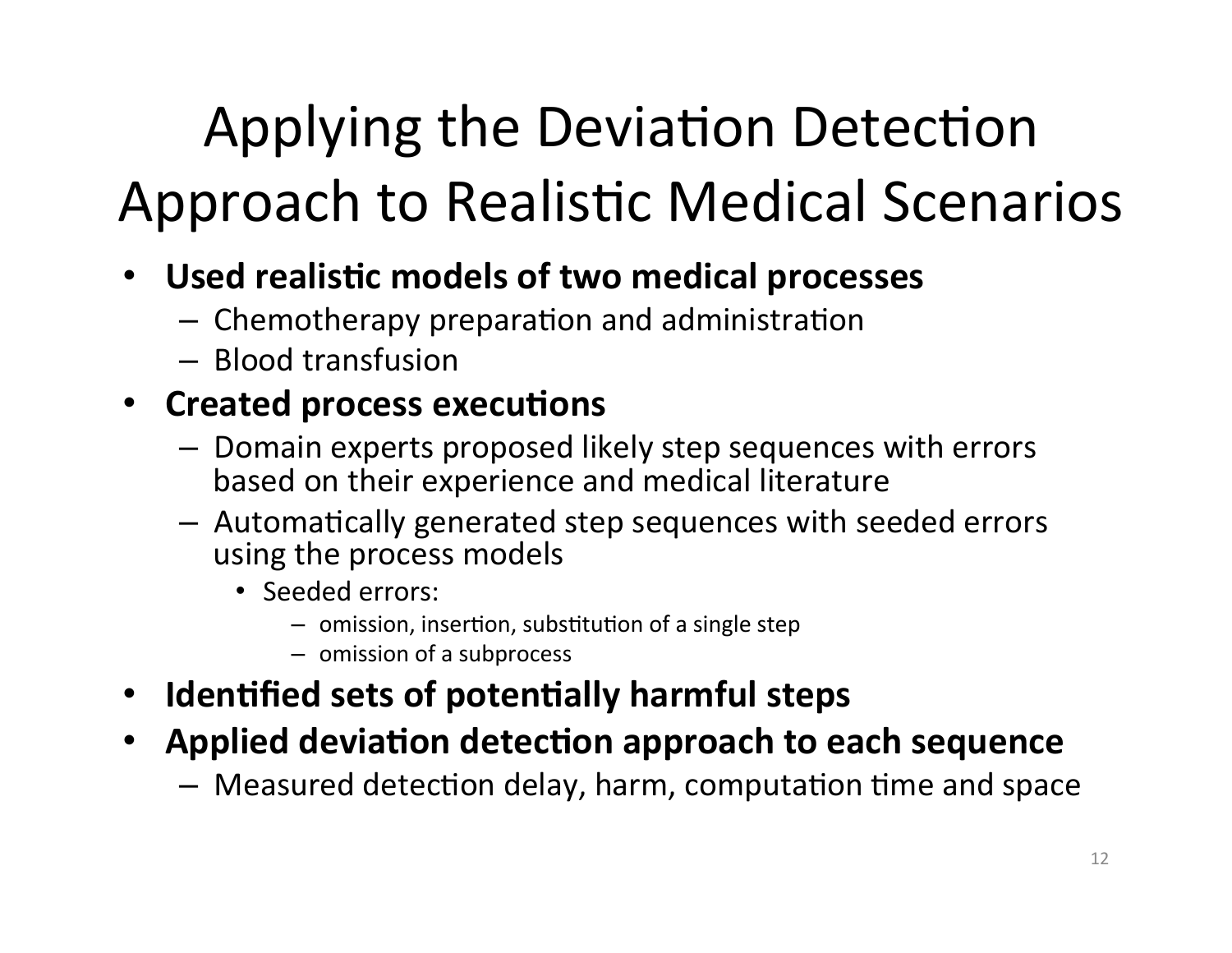### Results

- Characteristics of deviation detection delays
	- How often do deviation detection delays occur?
		- Infrequently (observed delay in less than 1% of **sequences with errors)**
	- How long are deviation detection delays?
		- Short (observed delays were close to 1 step on average)
	- How harmful are such deviation detection delays?
		- Not harmful (did not observe cases where delay could **result in harm)**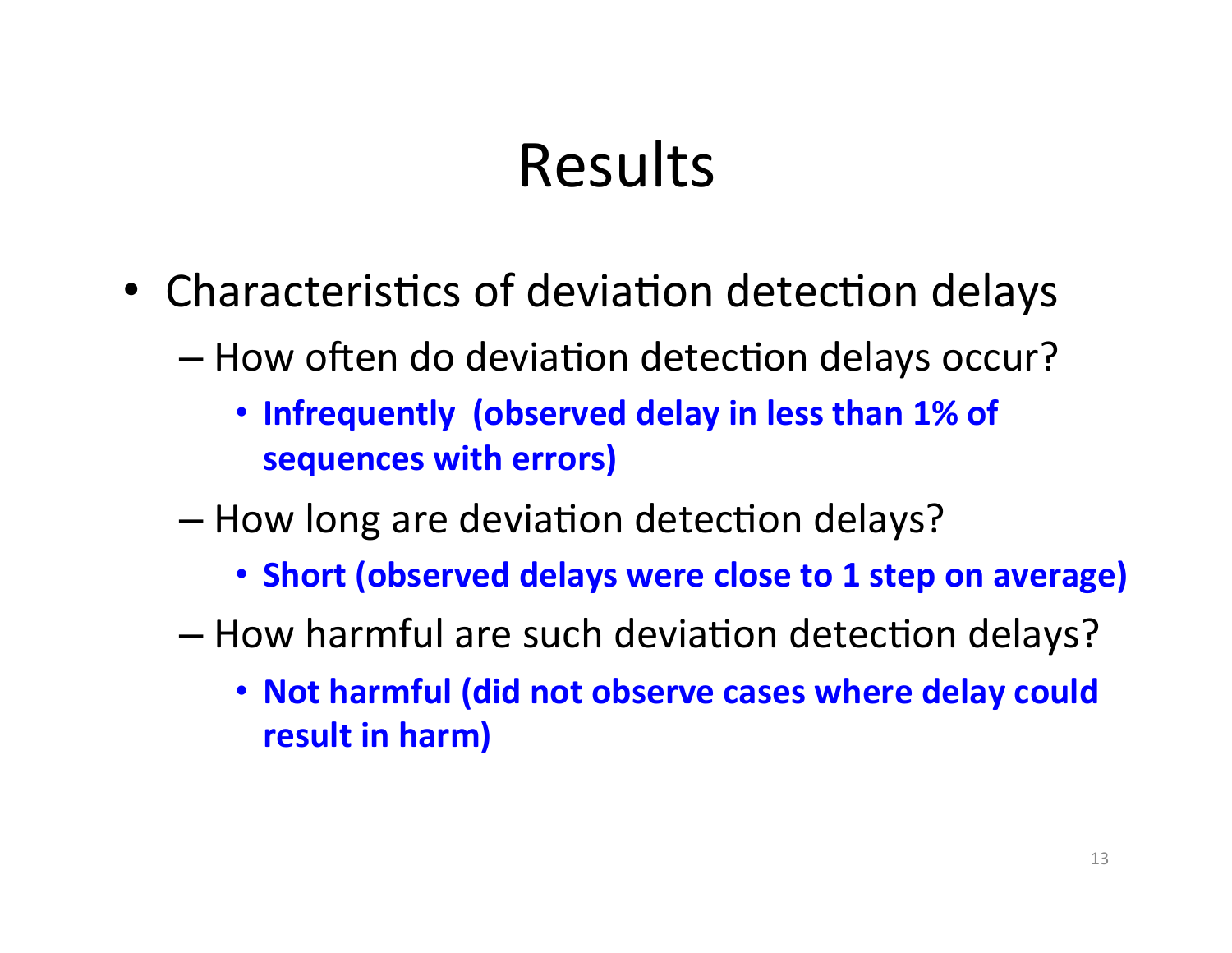### Results

- Performance of the deviation detection approach
	- $-$  What is the running time?
		- "Fast enough" (0.5 sec. per step on average)
	- What is the memory usage?
		- **Reasonable (laptop memory sufficient)**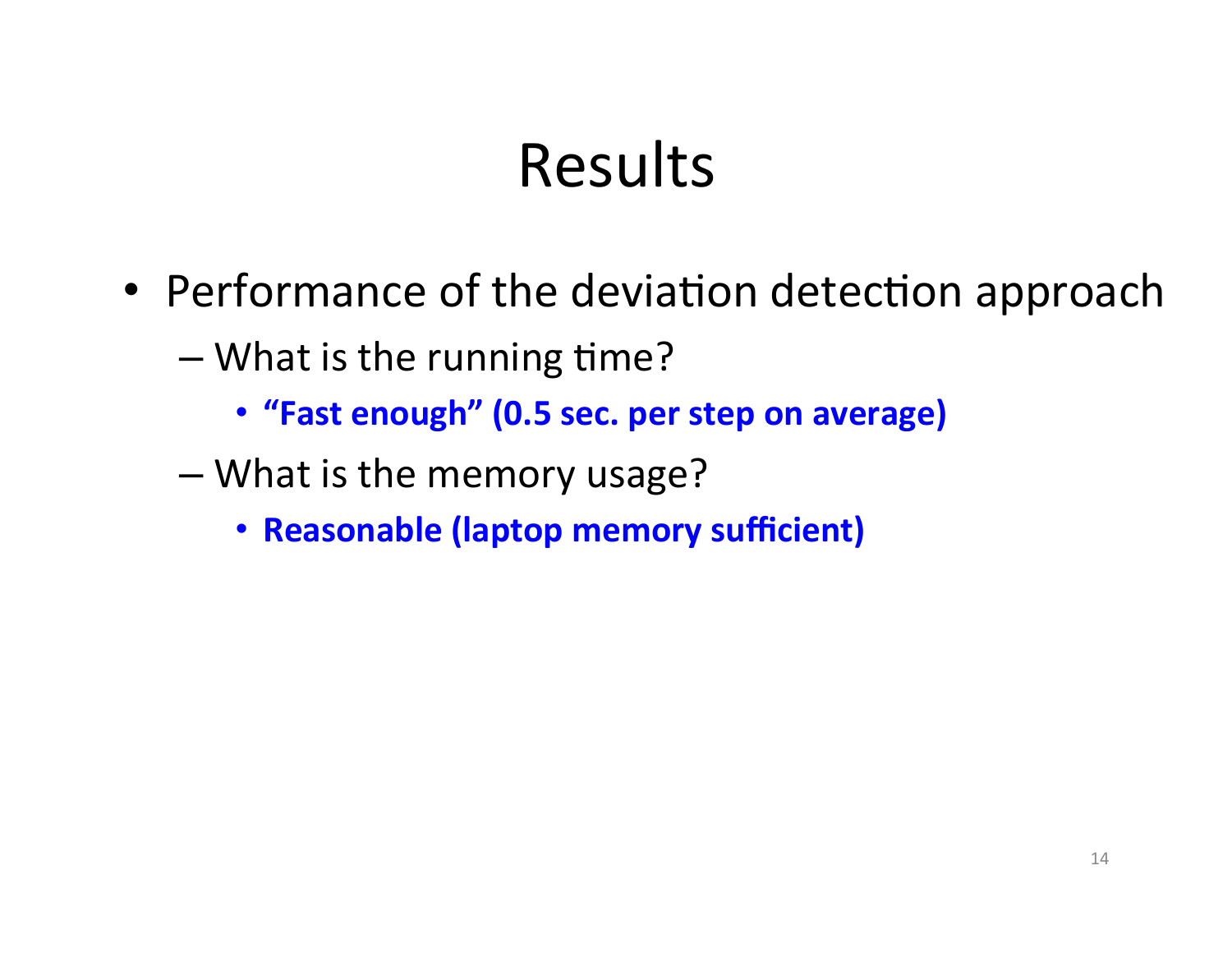### Threats to Validity

- Synthetic experimental evaluation
- Only two medical processes
- Limited set of errors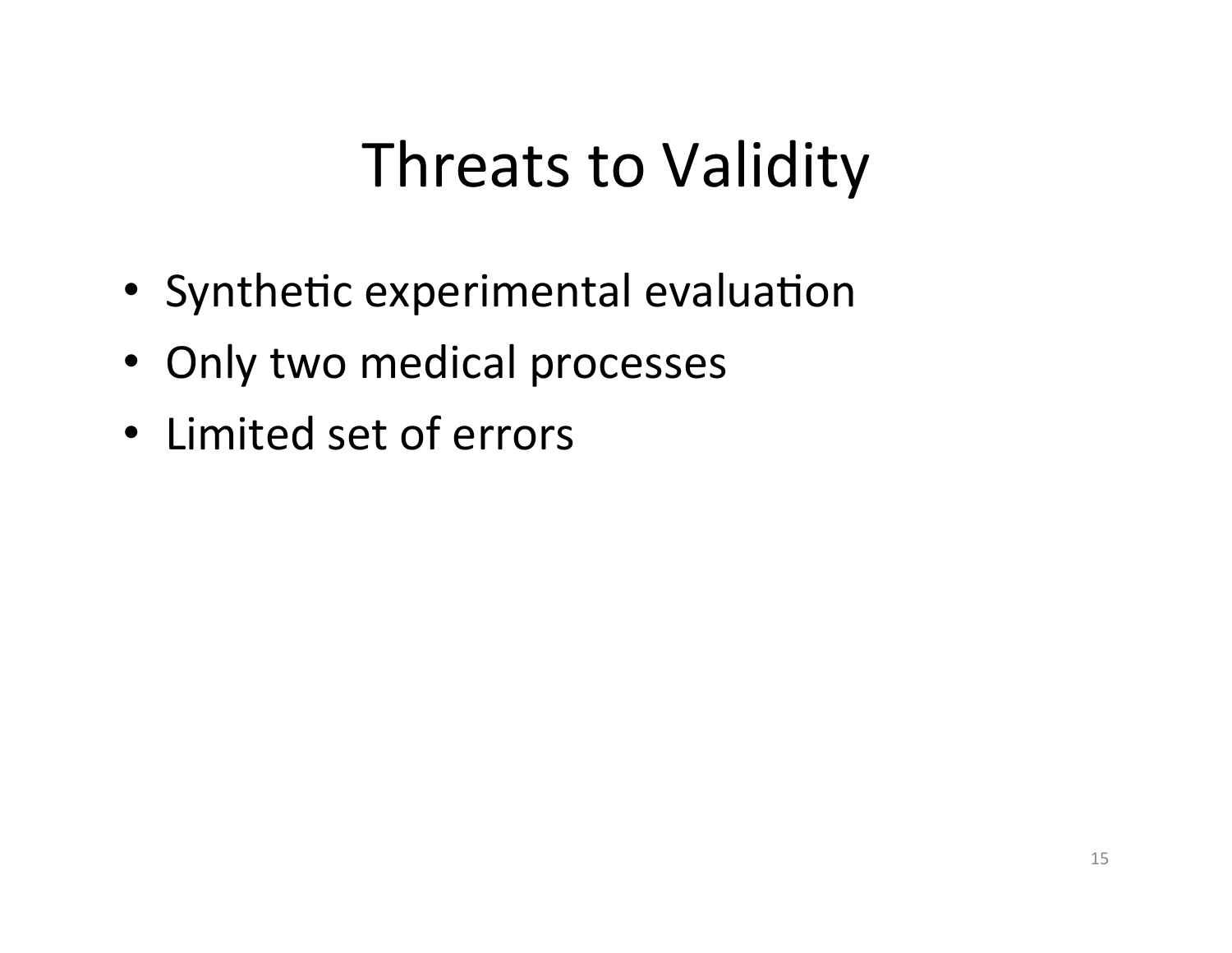## Limitations of the Deviation Detection Approach

- Need to be able to accurately monitor process execution
- Need an adequate process model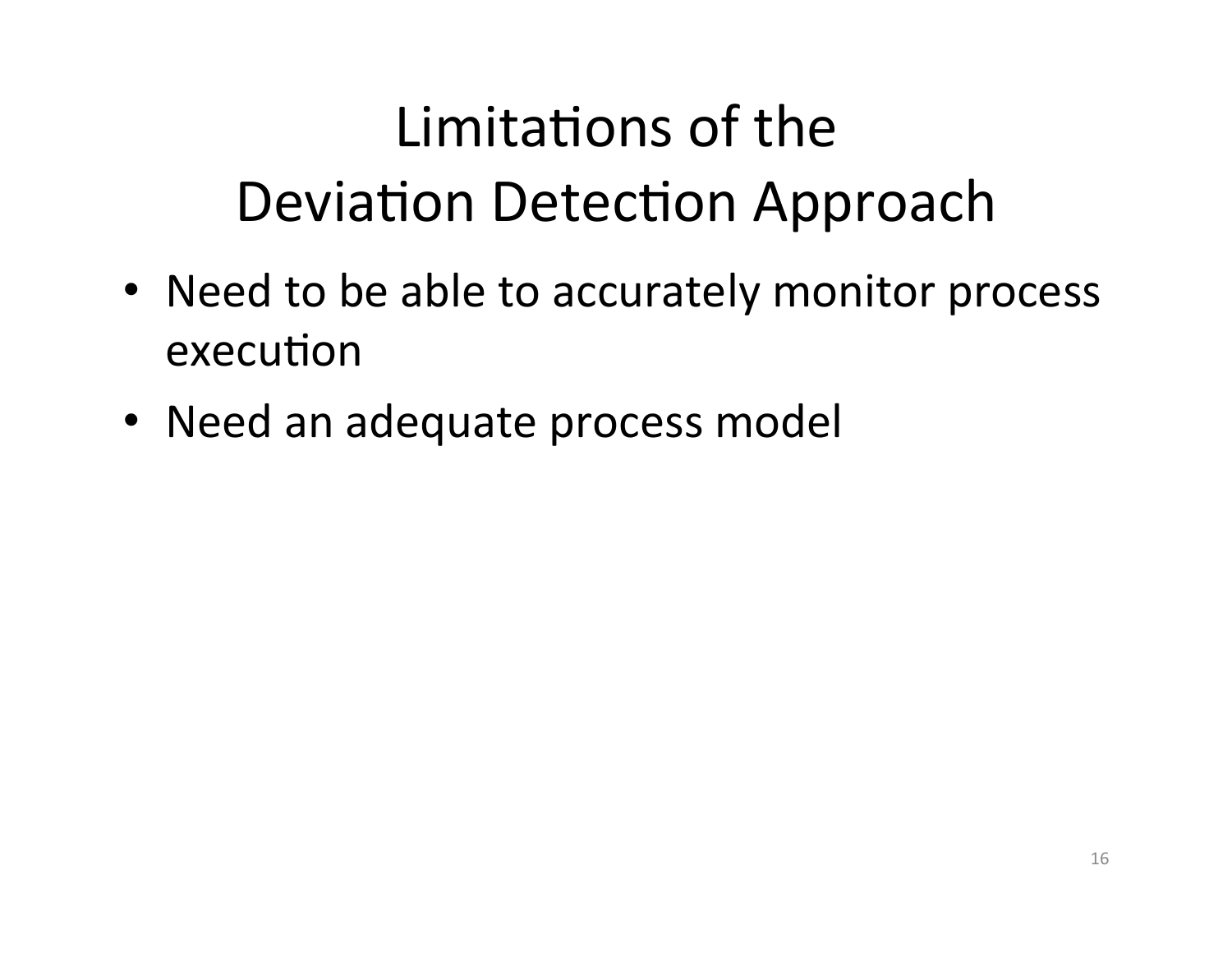### Future Work

- Explore analytic approaches for determining deviation detection delays
- Investigate approaches for deviation explanation
- Investigate approaches for proactive guidance
	- smart checklist

|                                                             | John Doe<br>Gender: male<br>Birthdate: 1993-03-03<br>Age: 21<br>MRN: 12345678 |  | SYS / DIAS 116 / 92 TEMP 98.4<br>CO2 <sub>4</sub><br>SpO2% 96 |   |
|-------------------------------------------------------------|-------------------------------------------------------------------------------|--|---------------------------------------------------------------|---|
| PROCESS "blood transfusion process"                         |                                                                               |  | In progress                                                   |   |
| v blood transfusion process<br>vobtain patient's blood type |                                                                               |  |                                                               |   |
| contact lab for patient's blood type                        |                                                                               |  | $X$ 14:53<br>o                                                |   |
| v test patient's blood type                                 |                                                                               |  |                                                               |   |
| obtain blood specimen from patient                          |                                                                               |  | 14:53                                                         | n |
|                                                             | send blood specimen to lab for testing                                        |  |                                                               |   |
|                                                             |                                                                               |  |                                                               |   |